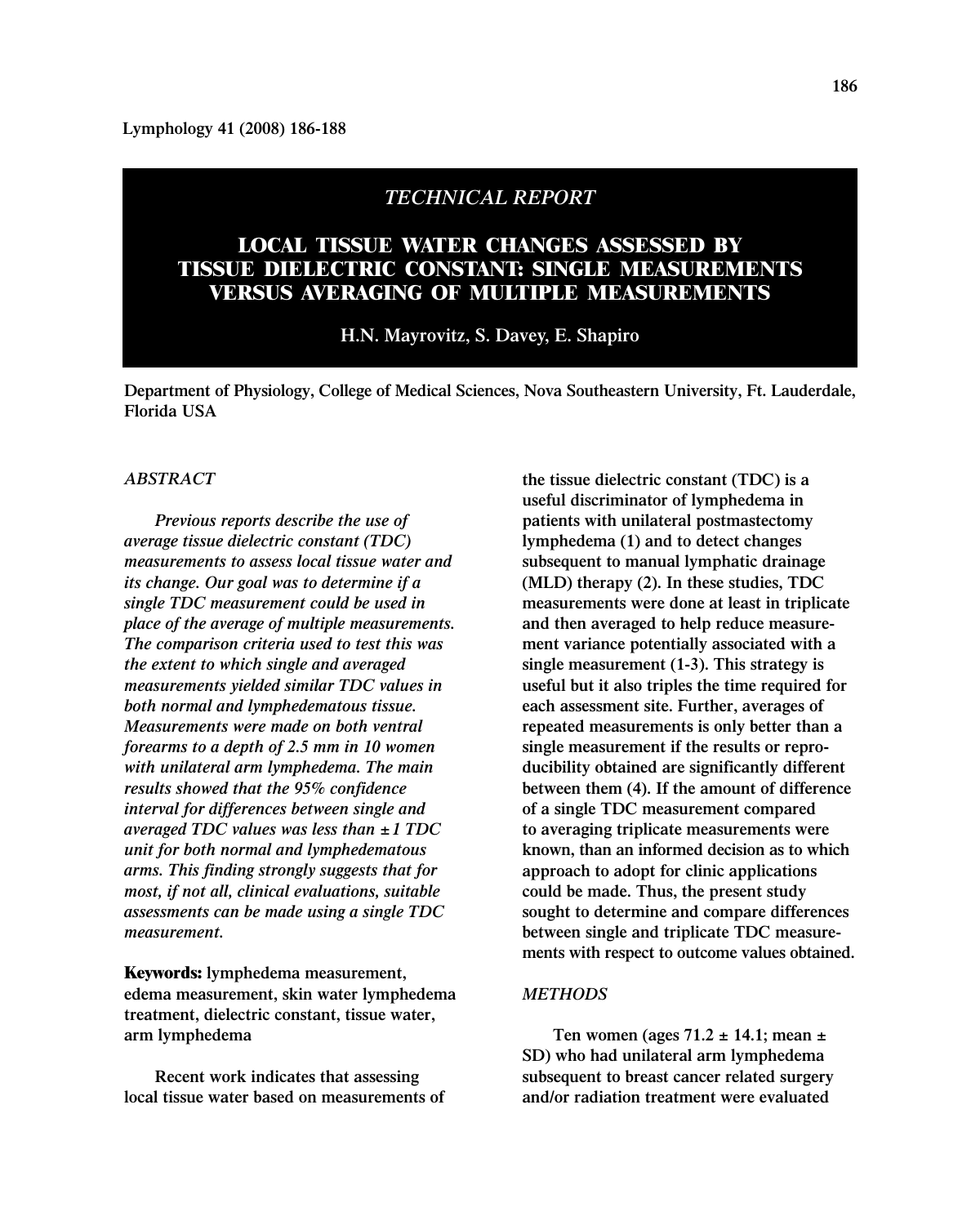| <b>TABLE 1</b><br><b>TDC Values for Lymphedematous Group</b>                                    |                            |                |                         |                        |                    |                         |
|-------------------------------------------------------------------------------------------------|----------------------------|----------------|-------------------------|------------------------|--------------------|-------------------------|
|                                                                                                 | Non-edematous $Arm (n=10)$ |                |                         | Edematous Arm $(n=10)$ |                    |                         |
| Depth<br>(mm)                                                                                   | $TDC_1$                    | $TDC_{AVG}$    | 95% Cl of<br>difference | $TDC_1$                | TDC <sub>AVG</sub> | 95% CL of<br>difference |
| 2.5                                                                                             | $25.0 \pm 2.8$             | $25.3 \pm 3.0$ | $-0.76$ to 0.16         | $41.0 \pm 9.0$         | $41.1 + 8.8$       | $-0.53$ to 0.39         |
| Data entries are mean $+$ SD. Differences between TDC, and TDC, $\ldots$ for edematous and non- |                            |                |                         |                        |                    |                         |

Data entries are mean  $\pm$  SD. Differences between  $\text{IDC}_1$  and  $\text{IDC}_\text{AVG}$  for edematous and non**edematous arms were statistically insignificant. TDC values or edematous arms were significantly greater than for non-edematous arms (p<0.001).**

**after signing Institutional Review Board approved informed consents. The device used was the MoistureMeter-D, (Delfin Technologies Ltd, Kuopio, Finland). It consists of a probe connected to a control unit that displays the tissue dielectric constant when the probe is placed in contact with the skin. The physics and principle of operation has been well described (5,6). Pure water has a value of about 78.5, and the display scale range is 1 to 80. The probe used has an effective penetration depth of 2.5 mm.**

**Measurements were made on volar (ventral) forearms of both arms 6 cm distal to the antecubital crease with subjects supine. Measurements started after the subject had been lying for 10 minutes and were made in triplicate-pairs alternating between body sides. The time required to obtain a single measurement was about 10 seconds.**

**For analysis, two TDC parameters were used: the first value obtained and the average of the triplicate TDC values. These para**meters, designated as  $TDC_1$  and  $TDC_{AVG}$ , respectively, provided 10  $(TDC_1-TDC_{AVG})$ **comparison pairs for each arm. This approach to comparing a single measurement to an average of repeated measurements is similar to that carried out for blood pressure measurements (4). Differences between single and averaged TDC values of lymphedematous and non-lymphedematous arms were tested with the nonparametric Mann-Whitney U**

**test using a p-value <0.05 as criteria for a significant difference.**

#### *RESULTS*

**The main results are summarized in** *Table 1***.** Differences between  $TDC<sub>1</sub>$  and **TDCAVG values were insignificantly different from each other. This was true for edematous and non-edematous arms although absolute TDC values for lymphedematous arms were significantly greater than for contralateral arms (p<0.001). Correlations between single and averaged values were very high, being 0.998 for the nonedematous arm and 0.978 for the edematous arm. In contrast, there was no significant relationship between TDC values obtained from the edematous arm and those obtained from the contralateral arm for either single or averaged measurements.**

## *DISCUSSION*

**The goal of this study was to determine the suitability of using a single tissue dielectric constant measurement to assess local tissue water as compared to using the average of multiple measurements. The comparison criteria used to test this was the extent to which single and averaged measurements yielded similar TDC values in both normal and lymphedematous tissue. The main results show that the 95%**